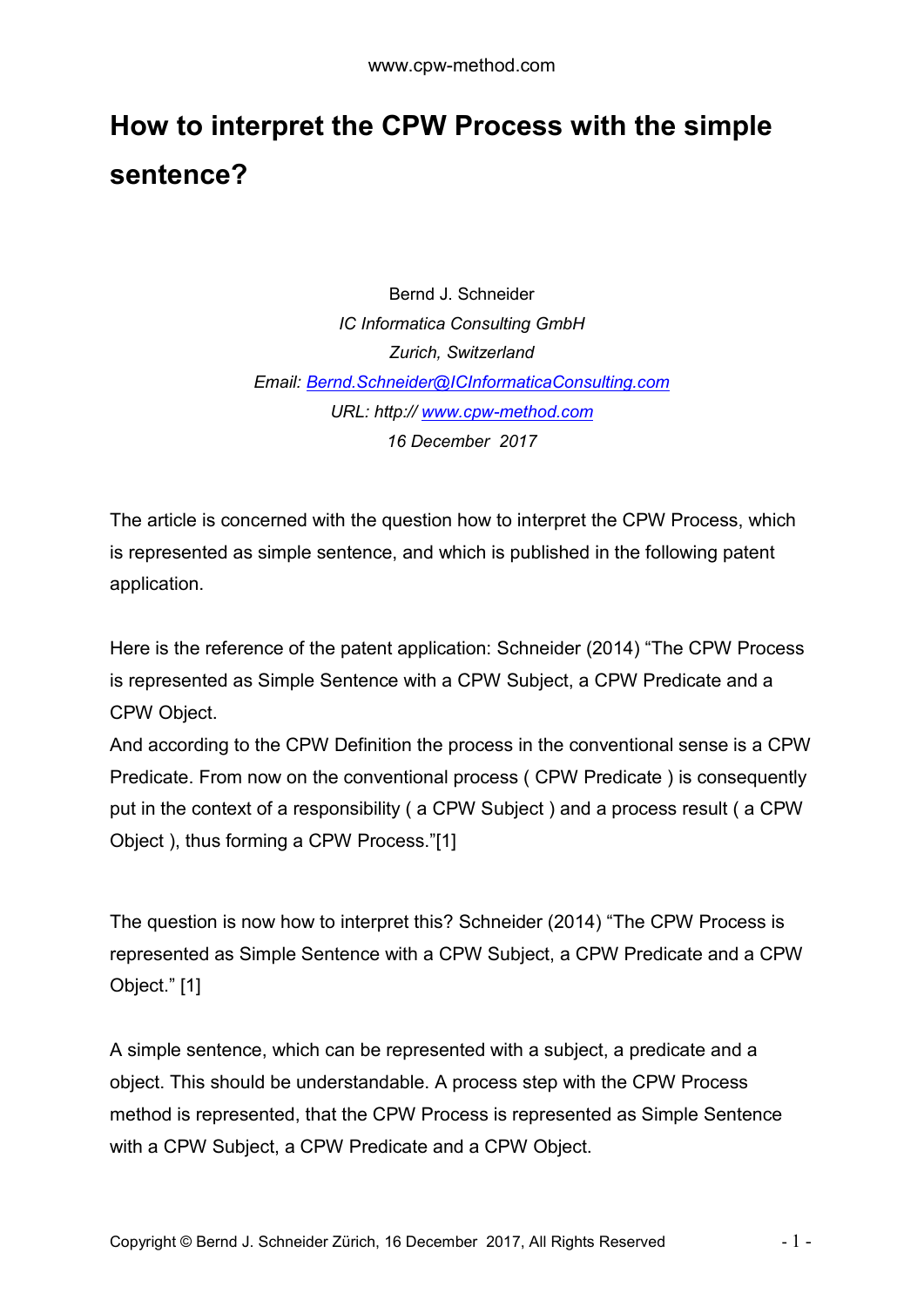But now how to interpret this:

Schneider (2014) "And according to the CPW Definition the process in the conventional sense is a CPW Predicate. From now on the conventional process ( CPW Predicate ) is consequently put in the context of a responsibility ( a CPW Subject ) and a process result ( a CPW Object ), thus forming a CPW Process." [1]

If it is here written: Schneider (2014) "And according to the CPW Definition the process in the conventional sense is a CPW Predicate." [1] How to interpret this?

The question is now, what is "the process in the conventional sense"? And also what does it mean and how to interpret that? "The process in the conventional sense is a CPW Predicate". First is the question what is "the process in the conventional sense"? Therefore in "the conventional sense", because in many cases in the past the process as a single process step is represented only with a verb, a verb in the infinitive or conjugated verb. And therefore is "the process in the conentional sense" the CPW Predicate, a conjugated verb as a predicate. And as predicate, because the predicate belong to a simple sentence, where a process step with the CPW Process is represented as simple sentence with a CPW Subject, a CPW Predicate and a CPW Object.

Which means, that with the CPW Process a process step is represented as simple sentence with a CPW Subject, a CPW Predicate and a CPW Object.

The process in the conventional sense represented as a verb or as a conjugated verb is assigned to a task in some cases of process modeling methods. A task is assigned to an activity at BPMN 2.0. [2]

Of course you could go and assign the CPW Predicate also to a task. But this is now not possible with the CPW Process. And why not? Because primarily the CPW Predicate belong to a simple sentence, where a process step with the CPW Process is represented as simple sentence with a CPW Subject, a CPW Predicate and a CPW Object. Only with this triple as simple sentence, where a process step with the CPW Process is represented with a CPW Subject, a CPW Predicate and a CPW Object, can be assigned the CPW Process overall then to a task of BPMN 2.0.[2]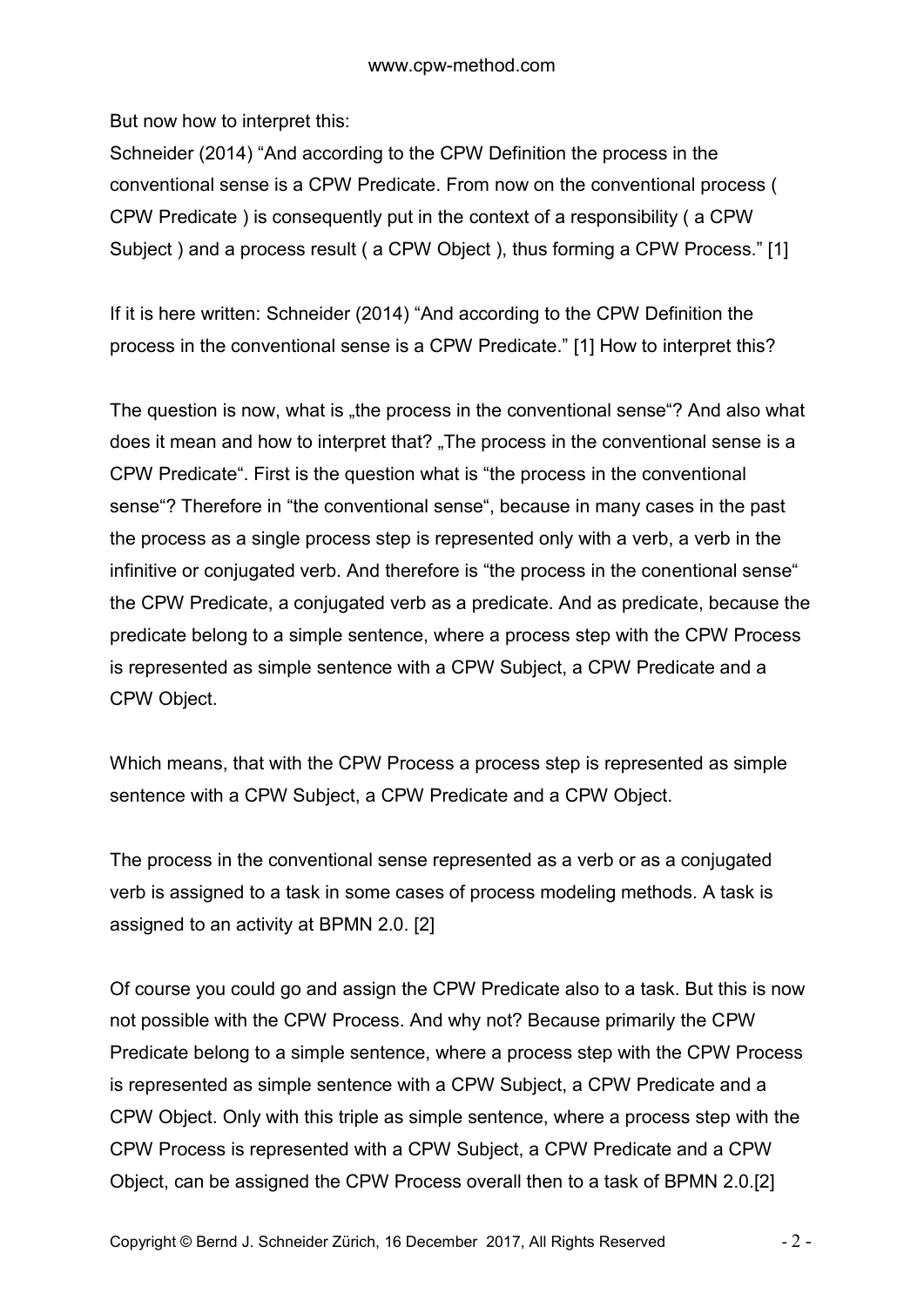Now it raises also the question what kind of a role respective what kind of different roles can play then the CPW Predicate with the CPW Process? As said before, belong the CPW Predicate to the simple sentence of the CPW Process, where a process step is represented as simple sentence with a CPW Subject, a CPW Predicate and a CPW Object.

On the other hand describes now the CPW Predicate as a conjugated verb or as a predicate the relationship between the CPW Subject and the CPW Object.

Furthermore: Schneider (2014) "From now on the conventional process ( CPW Predicate ) is consequently put in the context of a responsibility ( a CPW Subject ) and a process result ( a CPW Object ), thus forming a CPW Process." [1]

This means, that with the formed CPW Process at every process step the CPW Predicate as conventional process is consequently in the context of a responsibility with the CPW Subject and the process result with the CPW Object, and the CPW Predicate describes furthermore the relationship between the CPW Subject and the CPW Object, represented as simple sentence with the CPW Process, where every process step is represented as Simple Sentence with a CPW Subject, a CPW Predicate and a CPW Object. And only with this trible as simple sentence you can see the CPW Process.

But how to understand or to interpret this now of the patent application? Schneider (2014) "And according to the CPW Definition the process in the conventional sense is a CPW Predicate. From now on the conventional process ( CPW Predicate ) is consequently put in the context of a responsibility ( a CPW Subject ) and a process result ( a CPW Object ), thus forming a CPW Process." [1]

As said before is the process in the conventional sense a CPW Predicate, because in the past in many cases the process steps have been represented only with a conjugated verb. However with the CPW Process a process step is represented as a triple, where the CPW Process is represented as Simple Sentence with a CPW Subject, a CPW Predicate and a CPW Object. Through the relationship of the CPW Predicate between the CPW Subject and the CPW Object, is then at every process